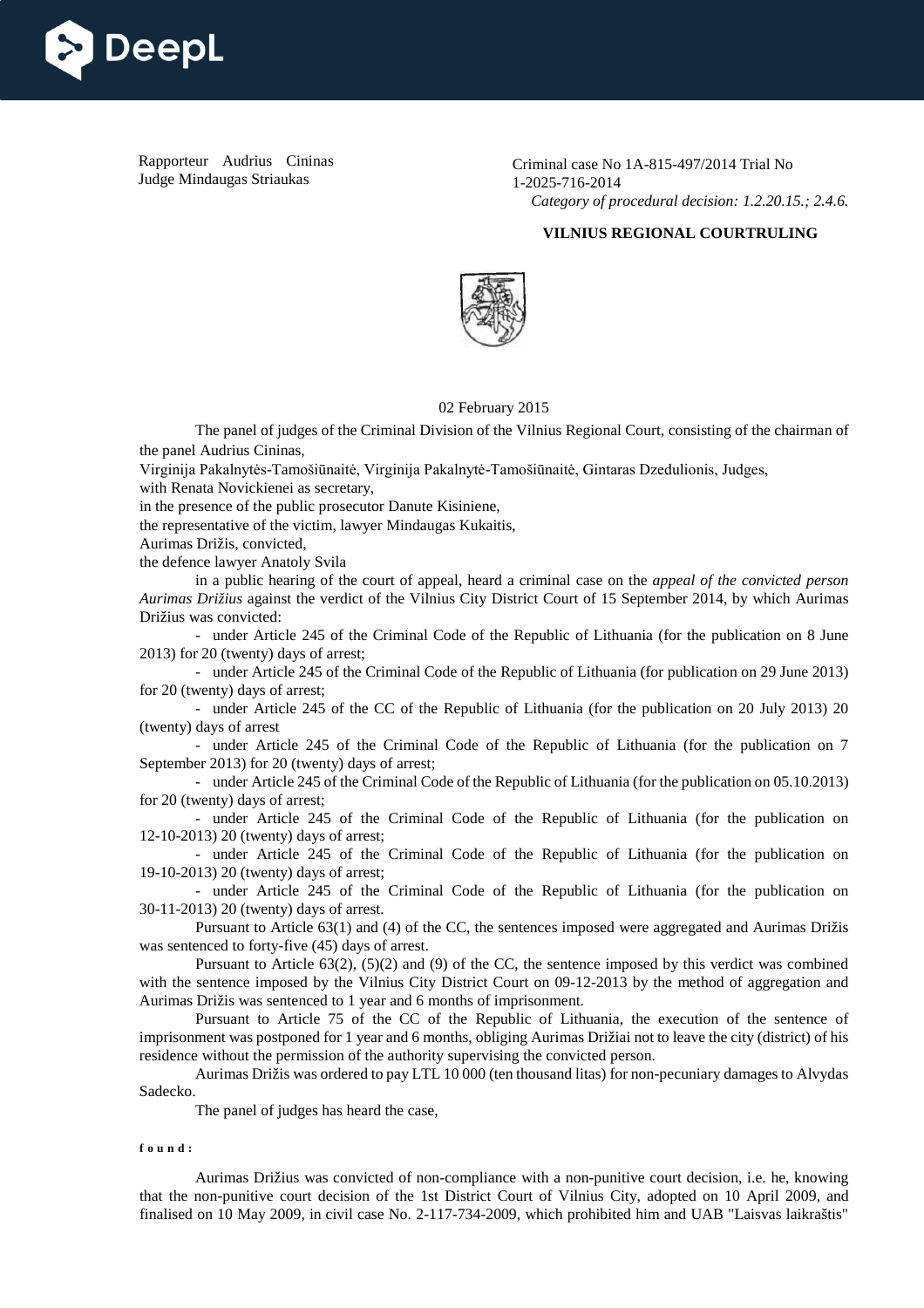from publishing articles in the weekly newspaper "Laisvas laikraštis", in which Alvydas Sadeckas would be associated with the joint stock company "Mažeikių nafta", the privatization of this company and the murder of Gediminas Kiesaus, being the director of UAB "Laisvas laikraštis" and the editorial board of the weekly newspaper "Laisvas laikraštis", the editorial board of which is located in Vilnius, Konstitucijos pr. 23, editor of the weekly "Laisvas laikraštis" (June 8-14, 2013, No. 23(430)), in the article "Car accident?" of June 8, 2013, he linked Alvydas Sadeckas to the joint stock company "Mažeikių nafta", to the privatisation of this company, and publicly disseminated the following statements: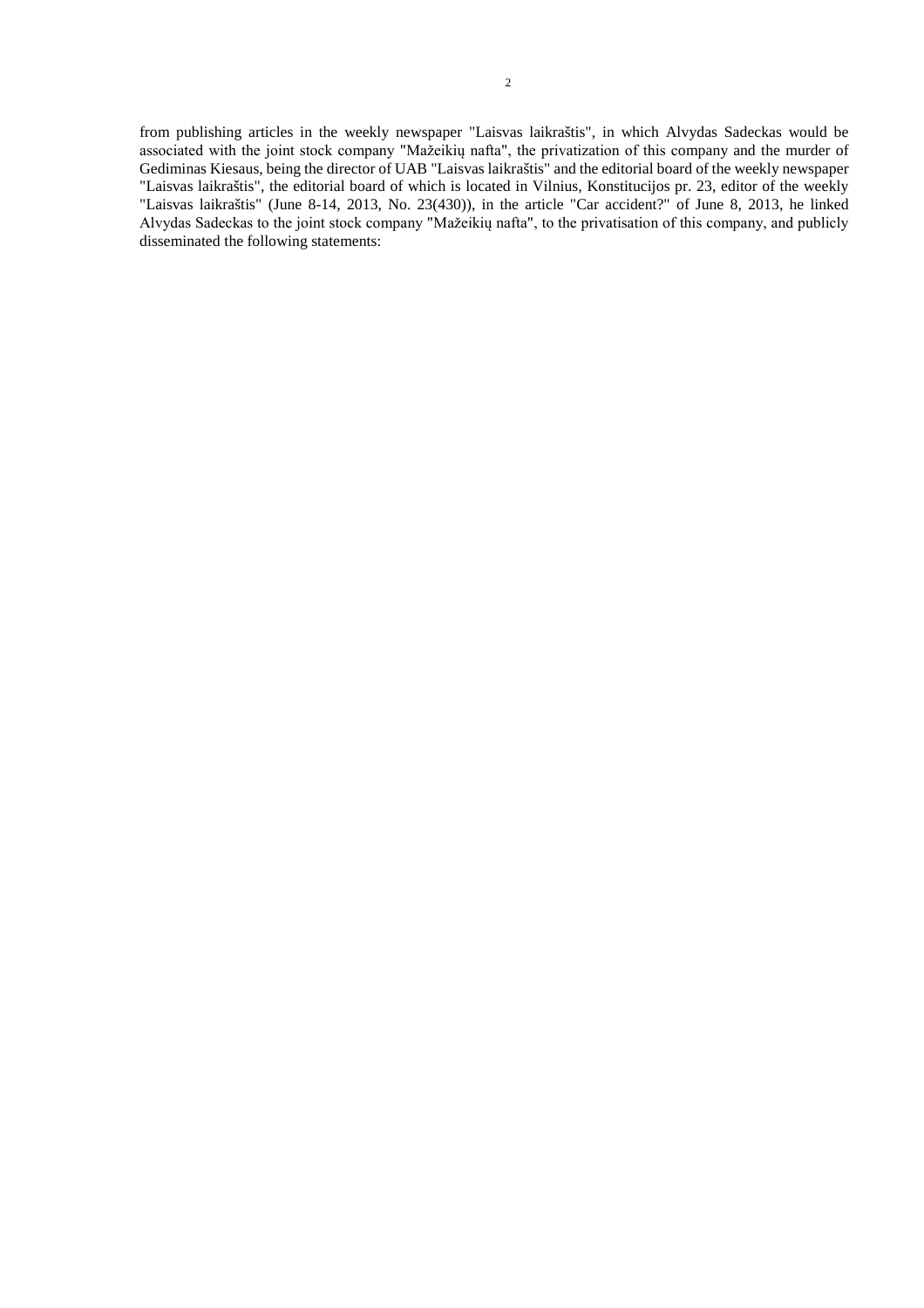<...> *The founder of* Ekskomisarų *birojs not only has links to the company, but was also involved in the privatisation of Mažeika nafta...*

<...> It has become *obvious that Sadecko's involvement in the privatisation of AB Mažeikių nafta, direct or indirect, has finally been recognised. This means that Sadeckas lied when filing the precautionary lawsuit and when testifying in court that he had NO involvement in the privatisation. It is this position of Sadeckas that should be assessed as giving false testimony and spreading lies in the document. <...> Drižius was happy at the time that he had finally succeeded in establishing the fact that Sadeckas had ALWAYS been involved in the privatisation of AB Mažeikių Nafta in some way.*

In addition, Aurimas Drižius was convicted for the fact that he, knowing that by the decision of the 1st District Court of Vilnius City, adopted on April 10, 2009, and finalised on May 10, 2009, which was not related to punishment, in civil case No. 2-117-734-2009, in which he and the UAB "Laisvas laikraštis" were banned from publishing in the weekly newspaper "Laisvas laikraštis" articles in which Alvydas Sadeckas was associated with the joint-stock company "Mažeikių nafta", the privatisation of this company and the murder of Gediminas Kiesaus, being the director of the UAB "Laisvas laikraštis" and the editorial board of the weekly newspaper "Laisvas laikraštis", the editorial board of which is located at Vilnius, Konstitucijos Ave. 23, in disobedience of the aforementioned court decision of April 10, 2009, in the weekly "Laisvas laikraštis" (29 June - 5 July 2013, No. 26(433)) in the article "D. Valys covers up mafia crimes?", linked Alvydas Sadeckas to the joint stock company "Mažeikių nafta", to the privatisation of this company, and publicly disseminated these statements:

<...> describes the *role of A.Sadecko in the privatisation of Mažeikių nafta...*

*<...> Sadeckas personally received 300 litas per hour for these consultations...*

*<...> after learning that Alvydas Sadeckas was involved in all stages of the privatisation of the company.*

<...> *The plaintiff A. Sadeckas participated in the privatisation of AB Mažeikių nafta...*

In addition. Aurimas Drižius was convicted for the fact that he, knowing that by the decision of the 1st District Court of Vilnius City, which was adopted on 10 April 2009 and entered into force on 10 May 2009, and which was not related to punishment, in civil case No 2-117-734-2009, he and UAB .Laisvas laikraštis" was banned from publishing articles in the weekly "Laisvas laikraštis" in which Alvydas Sadeckas was associated with the joint stock company "Mažeikių nafta", the privatisation of this company and the murder of Gediminas Kiesaus, as the director of "Laisvas laikraštis" UAB and the director of the weekly ..Laisvas laikraštis", the editorial office of which is located in Vilnius, Konstitucijos pr. 23, in disobedience of the aforementioned court decision of 10 April 2009, in the weekly "Laisvas laikraštis" (20-26 July 2013, No. 28 (435)), in the article "Judges examine cases without even seeing them", he linked Alvydas Sadeckas with the joint stock company Mažeikių nafta and the privatisation of the company, and he disseminated the following statements publicly:

<...> In *the case against Sadeckas in* "*Laisvo laikrastys", Judge J.Vėgėlienė also ruled that he cannot be linked to Mažeikių nafta and its privatisation, although the Vilnius Regional Court ruled that Sadeckas's involvement in the privatisation of Mažeikių nafta was proven.*

In addition, Aurimas Drižius was convicted for the fact that he, knowing that by the decision of the 1st District Court of Vilnius City, which was adopted on 10 April 2009 and entered into force on 10 May 2009, and which was not related to the sentence, in the civil case No. 2-117-734-2009, he and UAB .Laisvas laikraštis", which banned the publication in the weekly "Laisvas laikraštis" of articles in which Alvydas Sadeckas was associated with the joint stock company "Mažeikių nafta", the privatisation of this company and the murder of Gediminas Kiesaus, being the director of the UAB "Laisvas laikraštis", and the editorial board member of the weekly "Laisvas laikraštis", the editorial board of which is located at Vilnius, Konstitucijos Ave. 23, editor of the weekly newspaper "Laisvas laikraštis" (7-13 September 2013, No. 34 (441)), in the article "The Judges' Clan Works Like a Fist - Although Judge Jolanta Vėgėlienė Examined the Case Without Her, It's Not a Crime", published on 7 September 2013, in the weekly newspaper "Laisvas laikraštis", in the article "The Judges' Clan Works Like a Fist - Even though Judge Jolanta Vėgėlienė Examined the Case Without Her, it's Not a Crime", he linked Alvydas Sadeckas to the joint-stock company "Mažeikių Nafta", and the privatisation of the company, and publicly disseminated the following allegations:

<...> In *the case against Sadeckas in* "*Laisvo laikrastys", Judge J. Vėgėlienė also ruled that he could not be linked to Mažeikių nafta and its privatisation, although the Vilnius Regional Court had ruled that Sadeckas's involvement in the privatisation of Mažeikių nafta was proven.*

In addition, Aurimas Drižius was convicted for the fact that he, knowing that by the decision of the 1st District Court of Vilnius City, which was adopted on 10 April 2009 and entered into force on 10 May 2009, and which was not related to the sentence, in the civil case No. 2-117-734-2009, he and UAB .Laisvas laikraštis", which banned the publication in the weekly "Laisvas laikraštis" of articles in which Alvydas Sadeckas was associated with the joint stock company "Mažeikių nafta", the privatisation of this company and the murder of Gediminas Kiesaus, being the director of the UAB "Laisvas laikraštis", and the editorial board member of the weekly "Laisvas laikraštis", the editorial board of which is located at Vilnius, Konstitucijos Ave. 23, editor of the weekly "Laisvas laikraštis" (October 5-11, 2013, No. 38 (4445)) in the article "D. Grybauskaitė's favourite D. Valys personally covered up mafia crimes?", linked Alvydas Sadeckas to the joint-stock company "Mažeikių nafta" and the privatisation of this company, and publicly disseminated these statements: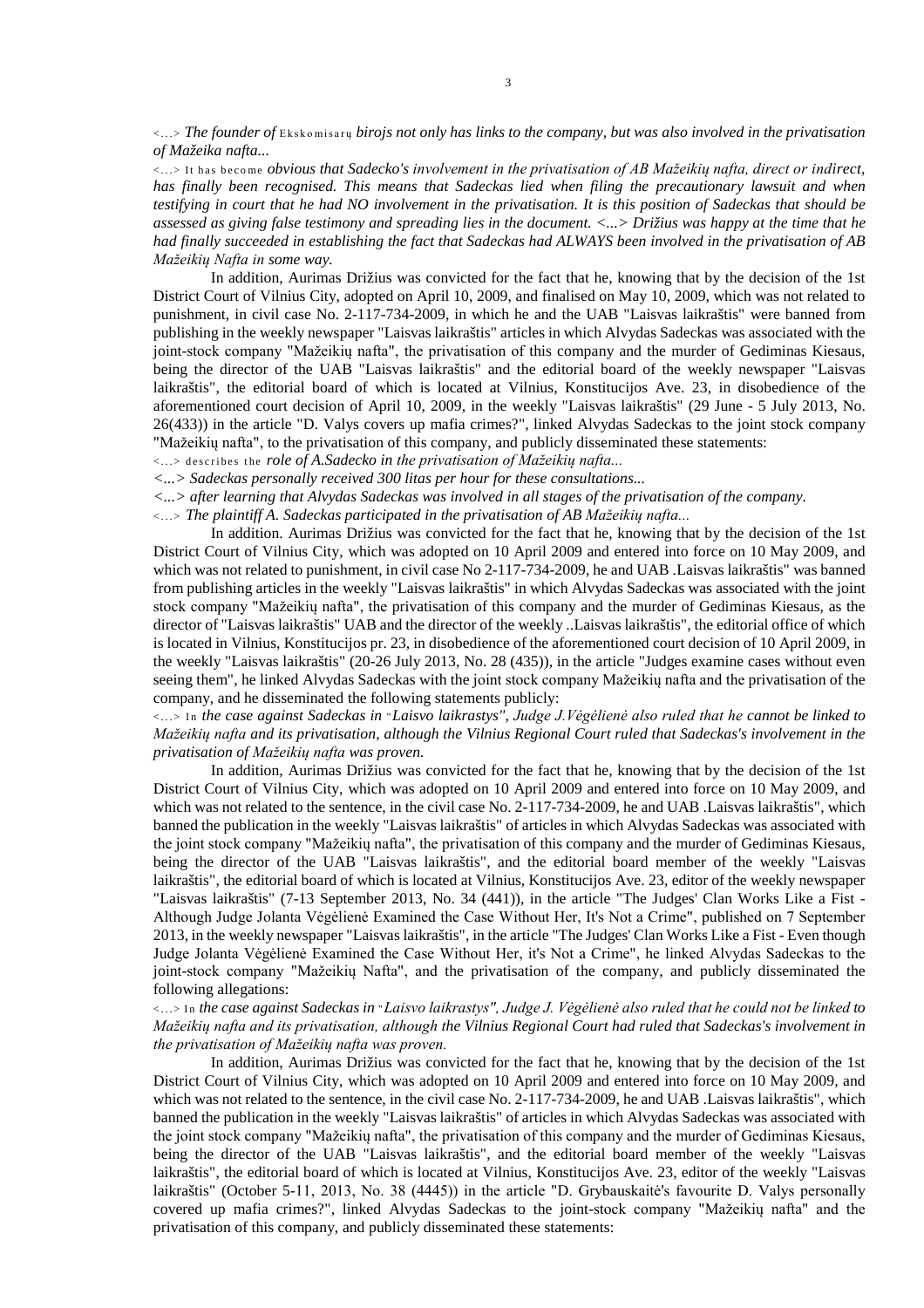<...> A.Sadeckas *not only participated in, but also practically managed all stages of the privatisation of AB Mažeikių nafta from 2000 to 2006.*

*<...> Sadeckas led the privatisation of Mažeikių nafta...*

<... > *Sadeckas was the personal draftsman of the Law on the privatisation of Mažeikių nafta*...

*<...> Sadecko's complaint in 2008 to ban him from being associated with Mažeikių Nafta and* its *privatisation was already false and criminal in itself.*

*<...> Sadecko's own complaint against the ban on his association with Mažeikių nafta was false and criminal...*

*<...> A.Sadeckas has been involved in all stages of the privatisation of AB Mažeikių Nafta - as early as in 2000 as a consultant for IVilliams, receiving LTL 300 per hour for consulting Mažeikių Nafta...*

*<...> After becoming a member of the Seimas, Sadeckas drafted the law on the reorganisation of AB Būtingės nafta, Mažeikių nafta and Naftotiekis...*

*<...> I can say that all the actions of A.Sadecko, as the Chairman of the Seimas NSGKP, were potentially illegal and criminal in the privatisation of Mažeikiai Nafta...*

*<...> Sadeckas was directly involved in the privatisation of the company...*

*<...> Mr Sadeckas not only personally participated in the privatisation of AB Mažeikių nafta, and led it, but also personally submitted amendments to the law under which AB Mažeikių nafta was privatised...*

<...> Mr Sadeckas*, as a shareholder of Mažeikių nafta, decided on the privatisation of this company, although he should have recused himself from the discussion of this issue - at the* same time, *he was a shareholder of AB Mažeikių nafta, which means that he confused public and private interests. Mr Sadeckas not only gave the go-ahead, but actually directed the privatisation of AB Mažeikių nafta, because at the very first stage of the privatisation of AB Mažeikių nafta, which took place in 2000-2001, he was drafting the law ...*

<...> Sadeckas *was personally involved in the privatisation of Mažeikių nafta as early as 1999...*

<... > *Sadeckas personally provided management services to AB Mažeikių Nafta, i.e. Sadeckas not only participated in the privatisation of this company, was a shareholder, but actually managed it and received remuneration for this...*

*<...> Ahydas Sadeckas, participated in the privatisation of AB Mažeikių nafta...*

*<...> Ahydas Sadeckas not only participated in, but actually led the privatisation of AB Mažeikių nafta...*

In addition. Aurimas Drižius was convicted for the fact that he, knowing that by the decision of the 1st District Court of Vilnius City, adopted on April 10, 2009, and finalised on May 10, 2009, which was not related to punishment, in civil case No. 2-117-734-2009, in which he and UAB "Laisvas laikraštis" were banned from publishing articles in the weekly "Laisvas laikraštis", in which Alvydas Sadeckas would be associated with the joint stock company "Mažeikių nafta", the privatization of this company and the murder of Gediminas Kiesaus, being the director of UAB "Laisvas laikraštis" and the editorial board member of the weekly newspaper "Laisvas laikraštis", the editorial office of which is located in Vilnius, Konstitucijos pr. 23, editor of the weekly newspaper "Laisvas laikraštis" (12-18 October 2013, No. 39 (446)), in the article "Is it possible to say that Judge Daiva Pranytė-Zaleskienė, who convicted Uspaskich, is a criminal?" of 12 October 2013, in disobeying the above-mentioned judgment of the court of April 10, 2009, he associated Alvydas Sadeckas with the joint-stock company "Mažeikių Nafta", and with the privatization of this company, and publicly spread these statements:

<...> A.Sadeckas *not only participated in, but actually led the privatisation of AB Mažeikių nafta...*

<...> that *Sadeckas was personally involved in the privatisation of Mažeikių nafta back in 1999...*

<...> The applicant also *notes that Mr Sadeckas led and participated in all stages of the privatisation of Mažeikių nafta, starting in 2000 and ending in 2007...*

<...> disregards the *arguments put forward by the applicant that Sadecko's unlawful participation in the privatisation of AB Mažeikių nafta is proven.*

In addition, Aurimas Drižius was convicted for the fact that he, knowing that by the decision of the 1st District Court of Vilnius City, adopted on April 10, 2009, and finalised on May 10, 2009, which was not related to punishment, in civil case No. 2-117-734-2009 forbidding him and UAB "Laisvas laikraštis" from publishing in the weekly newspaper "Laisvas laikraštis" articles in which Alvydas Sadeckas would be associated with the joint stock company "Mažeikių nafta", the privatization of this company and the murder of Gediminas Kiesaus, being the director of UAB "Laisvas laikraštis" and the editorial board of the weekly newspaper "Laisvas laikraštis", the editorial office of which is located at Vilnius, Konstitucijos Ave. 23, editor of the weekly "Laisvas laikraštis" (19-25 October 2013, No. 40 (447)), in the article "Courts and the prosecution covered up the crimes of A. Sadeckas for five years", in which he linked Alvydas Sadeckas to the joint-stock company "Mažeikių Nafta", the privatisation of the company, and publicly disseminated the above statement:

<...> Sadeckas *led all three stages of the privatisation of the company...*

Moreover, Aurimas Drižius was aware that the non-punitive decision of the 1st District Court of Vilnius City in civil case No. 2-117-734-2009, in which he and UAB "Laisvas laikraštis" were banned from publishing articles in the weekly "Laisvas laikraštis", in which Alvydas Sadeckas would be associated with the joint stock company "Mažeikių nafta", the privatization of this company and the murder of Gediminas Kiesaus, being the director of UAB "Laisvas laikraštis" and the editorial board of the weekly newspaper "Laisvas laikraštis", the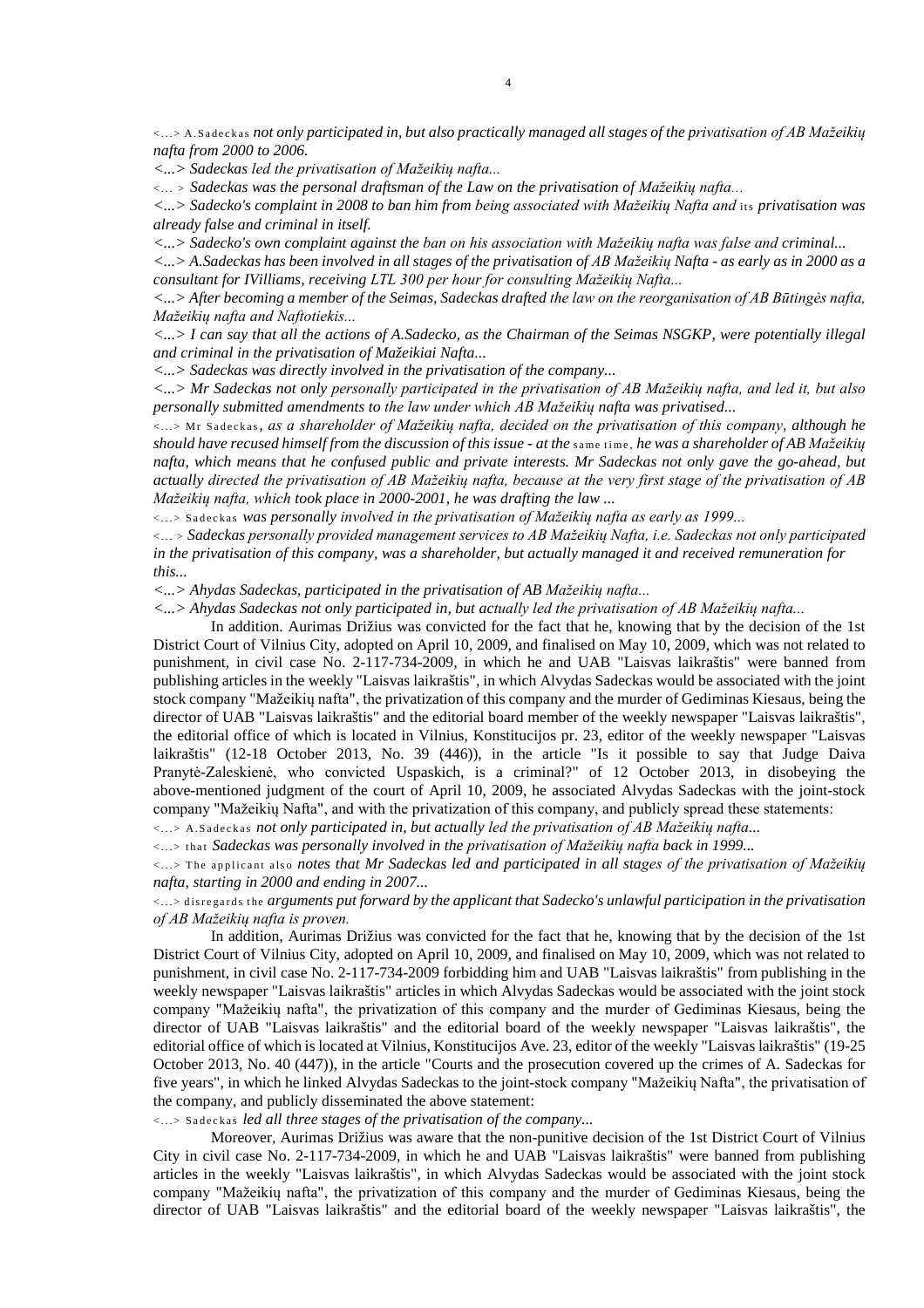editorial board of which is located in Konstitucijos pr., Vilnius. 23, editor of the weekly "Laisvas laikraštis" (30 November - 6 December 2013, No. 45 (452)) in the article "Corrupt decisions opened the way for Vytautas Zelianka, the President of the Vilnius Regional Court, to

Supreme Court'', linked Alvydas Sadeckas to the joint-stock company Mažeikių Nafta and the privatisation of this company, and publicly disseminated these statements:

<...> *Sadecký's allegedly false testimony in four cases, in which he denied any involvement in the privatisation of Mažeikių nafta...*

<...> Mr Sadeckas *was involved in all stages of the privatisation of the company...*

<...> A.Sadeckas *was not only the author of the law on the privatisation of Mažeikių nafta...*

*<...> He (A. Sadeckas) also drafted the laws on the privatisation of Mažeikių nafta...*

*<...> I categorically state that the actions of A.Sadeckas in participating in the* privatisation of *AB "Mažeikių nafta" as illegal and malicious...*

In his appeal, *the convicted person Aurimas Drižius asks the* Vilnius City District Court of 15 September 2014 to annul the verdict and acquit him, as he has not committed an act which has the elements of a crime. In his appeal, the appellant points out that the court had prohibited the printing of the articles by the UAB "Laisvas laikraštis" and not by the UAB "Laisvo laikraščio leidyba", which printed them. The appellant has submitted as evidence in support of its appeal a contract with Lietuvos Pasts, which delivers the weekly newspaper Laisvas laikraštis to subscribers, dated 2 November 2009. It states that, if necessary, it can also submit to the court any contracts with partners which would prove that, since 1 November 2009, the weekly 'Laisvas laikraštis' has been published by 'Laisvo laikraštis leidyba' UAB, which is not subject to any censorship.

The appellant submits that the District Court censored him from publishing the statements in question and prosecuted him after their publication. According to the appellant, the imposition of censorship is not in conformity with the Constitution of the Republic of Lithuania, nor with the international obligations of the Republic of Lithuania, and infringes the right of journalists to inform the public about negative phenomena. According to the appellant, it was only for the fact that he disregarded this censorship and continued to provide evidence by writing articles about the involvement of Mr Sadecko and his firm Ekskomisarų biuras in the privatisation and management of Mažeikių nafta that he was convicted by the decision of the Vilnius City District Court of 9 April 2009 in the case.

According to the appellant, the decision was aimed at controlling the volume of information published before it was published, and censorship was imposed on "Laisvim laikras newspaper", for the violation of which he had already been convicted in five cases, with Sadecký giving false testimony in this case. Only the Vilnius Regional Court ordered the Prosecutor's Office to open a pre-trial investigation into Sadecki's false testimony, but the Vilnius District Prosecutor's Office closed the investigation without even interviewing Sadecki.

The appellant also points out that as early as 21 January 2008, Sadeckas asked the court to prohibit the appellant from publishing articles in the weekly newspaper "Laisvas laikraštis" in which Sadeckas was associated with AB Mažeikių nafta, its privatisation, and the murder of Gediminas Kiesaus. The Vilnius City District Court upheld the complaint of Mr Sadeckas by a decision of 9 April 2009 and banned the appellant from publishing the above-mentioned articles in the weekly newspaper "Laisvas laikraštis". However, the Court of First Instance failed to take into account the fact and the documents submitted proving that the publishing rights of the weekly newspaper 'Laisvas laikraštis' (paper version) had been transferred to 'Laisvo laikraščio leidyba', a limited liability company established for that purpose, as early as 26 October 2009. The appellant therefore takes the view that, since there is no court decision prohibiting the publication of articles in which the appellant is prohibited from publishing the above-mentioned statements, the persecution of the appellant, which has been going on for years, is also unlawful.

At the hearing, the convicted person and his defence lawyer requested that the appeal be upheld, and the prosecutor requested that the appeal be rejected.

*The appeal should be dismissed.*

Article 245 of the CC of the Republic of Lithuania provides for the liability for non-execution of a court decision in a civil case - whether or not the court decision can be enforced by means of civil and/or administrative proceedings. If it is accepted that it cannot be done by these means, then it must be established whether it is the perpetrator's intentional conduct that has created this legal situation. A person is liable under Article 245 of the CC if he/she acted with direct intent, i.e. if he/she was aware of the fact that he/she was unlawfully failing to perform his/her duty and if he/she intended to do so (Supreme Court of Lithuania, Criminal Cases No. 2K-47/2009 and 2K-584/2010).

By the decision of the Vilnius City 1st District Court of 10 April 2009 in civil case No 2-117-734/2009, A. Drižis and Laisvas laikraštis UAB were banned from publishing in the weekly Laisvas laikraštis any articles in which A. Sadeckas was associated with Mažeikių Nafta AB, the privatisation of the company, and the murder of Gediminas Kiesaus. The judgment became final on 10 May 2009. It is apparent both from the judgment under appeal and from the content of the appeal that the appellant is aware of the judgment of the Court of 10 April 2009 and of the injunction/obligation. The appellant regards this decision as unlawful and as a censorship of the press, but in the present criminal case the legality and validity of the decision of 10 April 2009 of the District Court of Vilnius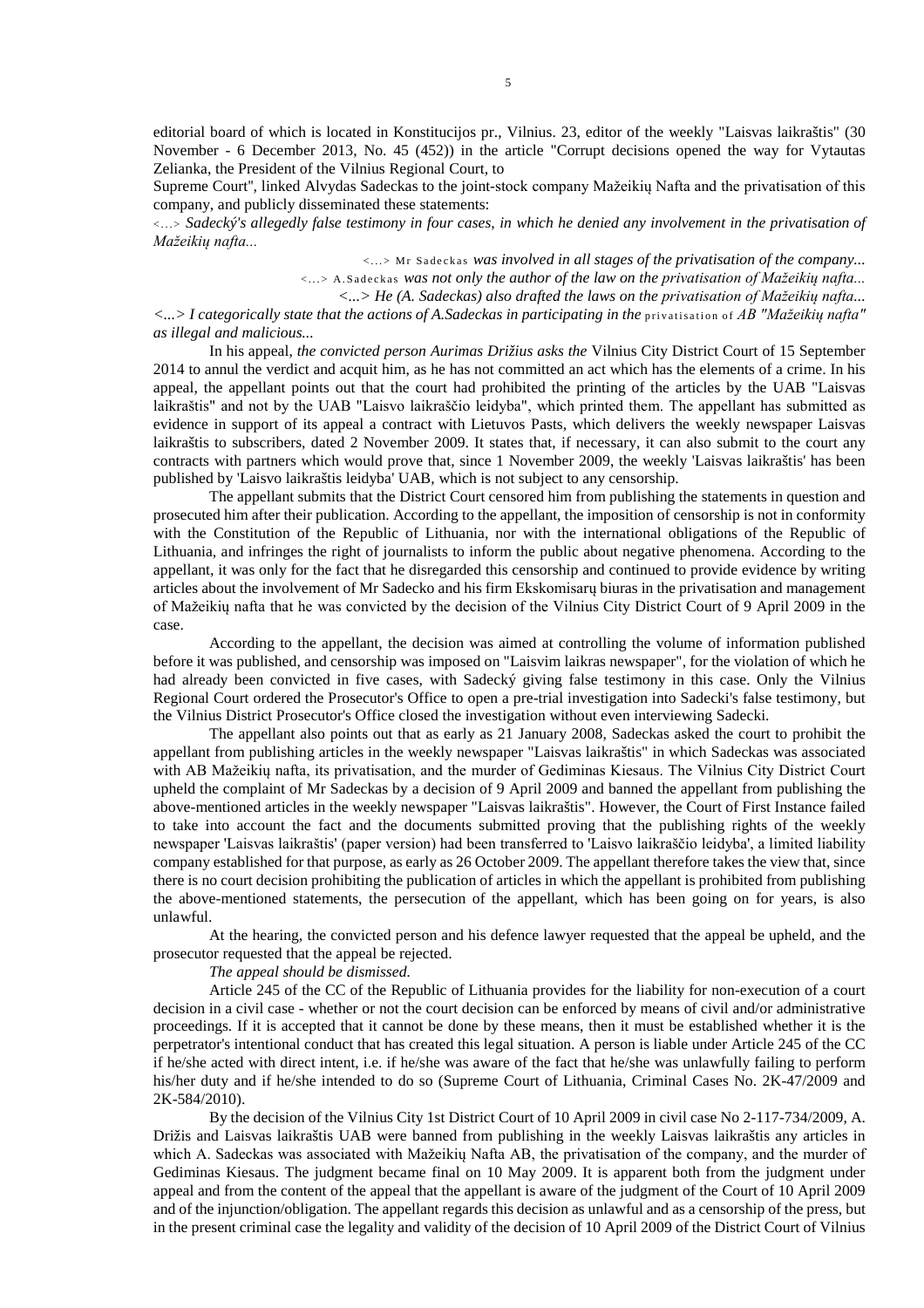City District No 1 is not the subject of any evidence or dispute. That judgment has become final and must be enforced in accordance with the law. It is proved in the present case, and the convicted person himself does not dispute it, that he was aware and understood the prohibition on the publication of the abovementioned articles imposed by that judgment, but deliberately failed to comply with it.

The appellant submits in its application that the publishing rights of the weekly newspaper 'Laisvas laikraštis' were transferred to UAB 'Laisvo laikraščio leidyba' as early as 26.10.2009, and that the court's decision prohibiting UAB 'Laisvo laikraščio